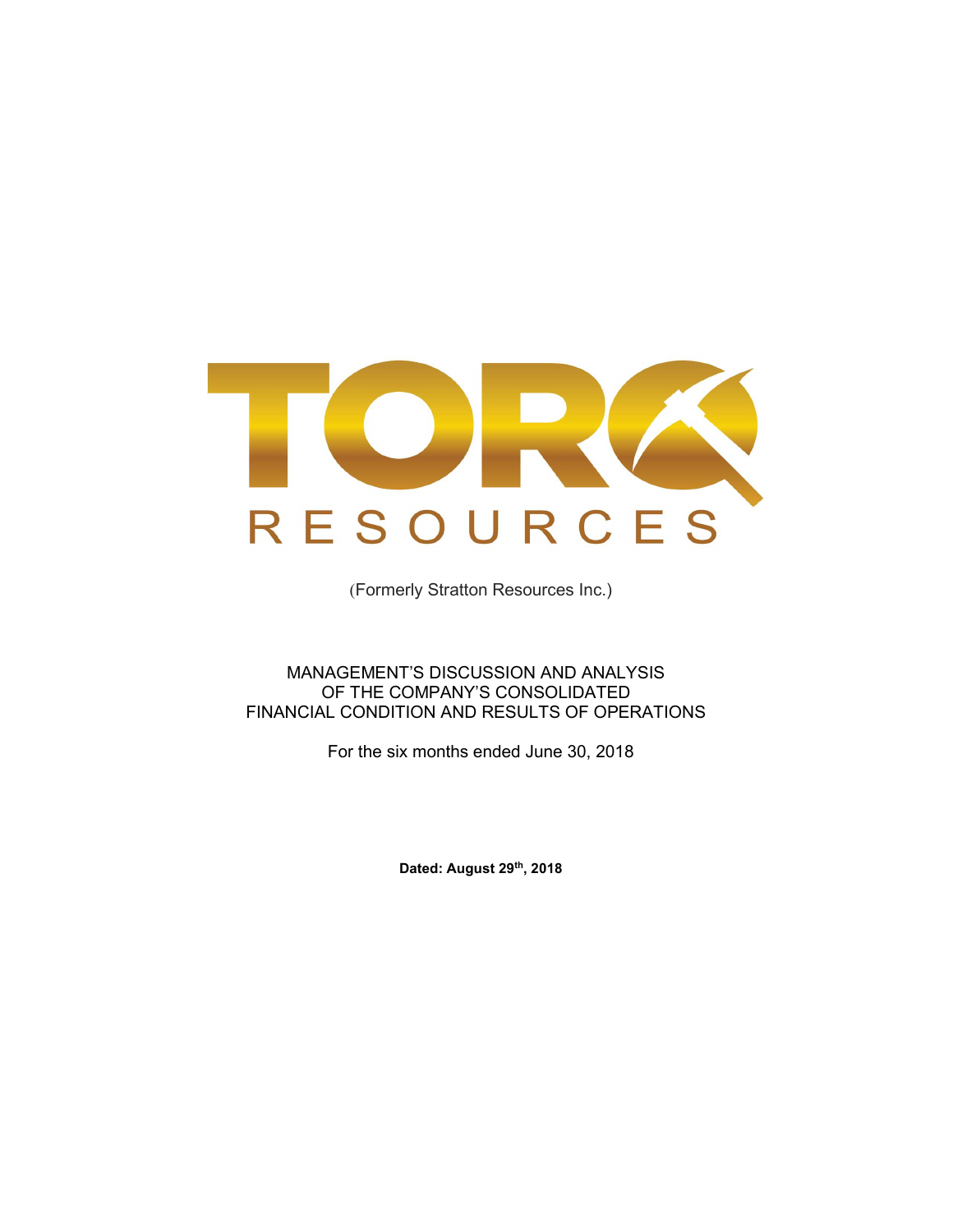#### HIGHLIGHTS FOR THE SIX MONTHS ENDED JUNE 30, 2018 AND THE PERIOD UP TO AUGUST 29th, 2018

#### Corporate highlights

- On May 8, 2018, Torq Resources Inc. ("Torq" or the "Company"), acquired the rights to the West Mercur gold project ("West Mercur"). The project consists of approximately 4,000 hectares of mineral rights in western Utah and is located about 60 km southwest of Salt Lake City, 5 km west of the historic Mercur gold mine, and 20 km southwest from Bingham Canyon - one of the top producing copper and gold mines in the world.
- Effective March 15, 2018, the Company acquired the Speedway gold project ("Speedway"), which is located in western Utah, approximately 7 km from the Nevada border, and about 50 km from Newmont's Long Canyon mine. The Speedway property, which is held through a mineral lease agreement, consists of approximately 1,080 hectares of prospective terrain which hosts a large gold-in-bedrock anomaly.
- On January 4, 2018, the Company appointed Daniel T. McCoy, Ph.D. as Chief Geologist. Dr. McCoy has worked extensively in the mineral sector for over 27 years, specializing in precious metals exploration primarily in North and South America and Africa. He led the team credited with discovering the multi-million ounce Esaase gold deposit in West Africa. He also led the acquisition and exploration of the El Barqueno project in Mexico which was acquired by Agnico Eagle Mines Ltd. from Cayden Resources Inc. in 2014.

#### Operational highlights

 The Company is continually reviewing and evaluating projects globally in its path to building a world-class exploration portfolio.

< Refer to page 3 for cautionary wording concerning forward-looking information>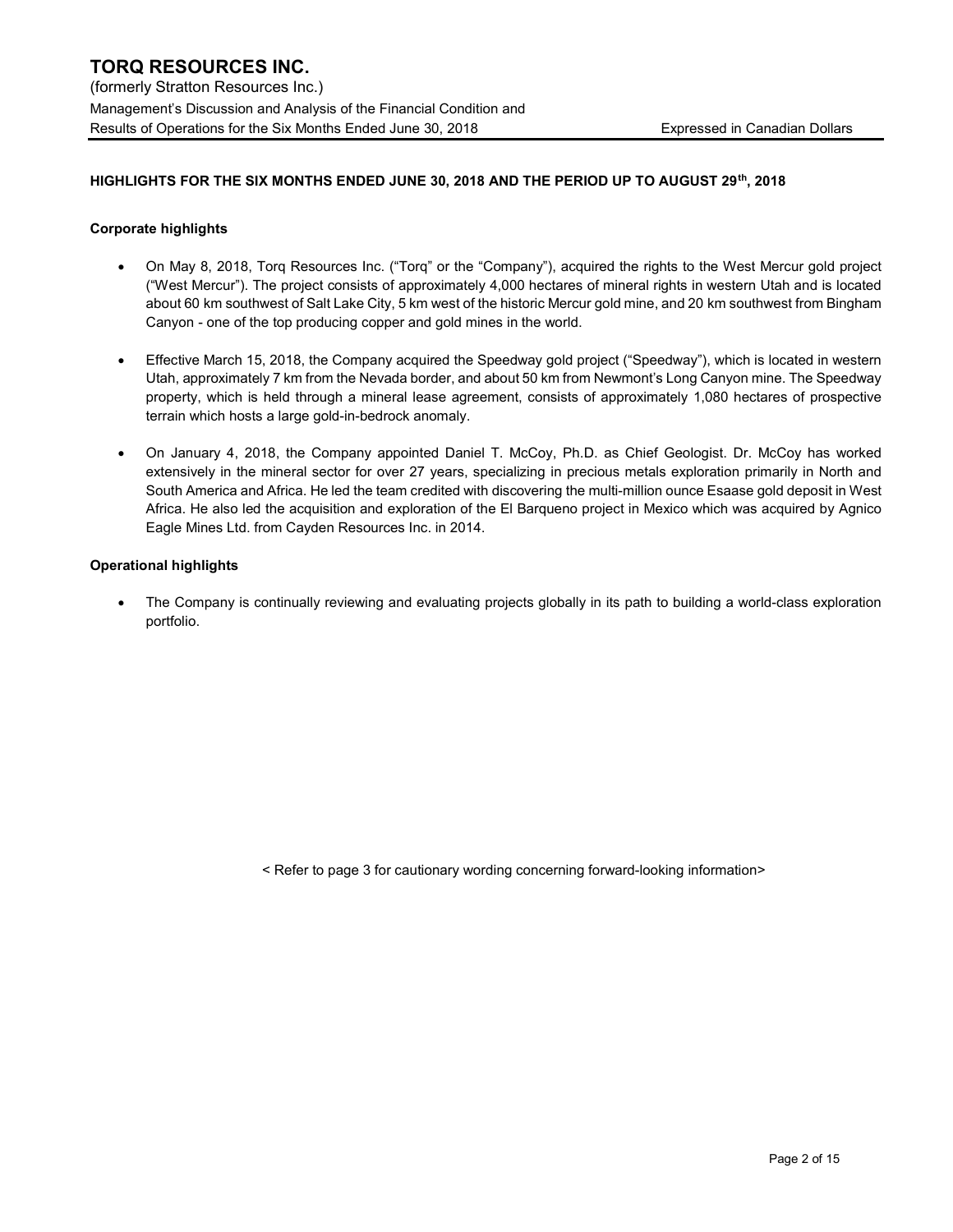(formerly Stratton Resources Inc.) Management's Discussion and Analysis of the Financial Condition and

#### 1.1. Date and presentation

This Management Discussion and Analysis ("MD&A") of Torq Resources Inc. (formerly Stratton Resources Inc.) has been prepared by management to assist the reader to assess material changes in the interim financial condition and results of operations of the Company as at June 30, 2018 and for the six months then ended. This MD&A should be read in conjunction with the condensed consolidated interim financial statements of the Company and related notes thereto as at and for the three and six months ended June 30, 2018 and 2017. The condensed consolidated interim financial statements have been prepared in accordance with International Accounting Standard ("IAS") 34, "Interim Financial Reporting" using accounting policies consistent with International Financial Reporting Standards ("IFRS" or "GAAP") as issued by the International Accounting Standards Board ("IASB") and Interpretations issued by the International Financial Reporting Interpretations Committee ("IFRIC"). The accounting policies followed in these condensed consolidated interim financial statements are the same as those applied in the Company's most recent audited annual consolidated financial statements for the year ended December 31, 2017, except as outlined in note 2 of the June 30, 2018 condensed consolidated interim financial statements. All financial information has been prepared in accordance with IFRS and all dollar amounts presented are Canadian dollars unless otherwise stated.

The effective date of this MD&A is August 29, 2018.

#### 1.1.2 Forward-looking statements and risk factors

This MD&A may contain "forward-looking statements" which reflect the Company's current expectations regarding the future results of operations, performance and achievements of the Company, including but not limited to statements with respect to the Company's plans or future financial or operating performance, the estimation of mineral reserves and resources, conclusions of economic assessments of projects, the timing and amount of estimated future production, costs of future production, future capital expenditures, costs and timing of the development of deposits, success of exploration activities, permitting time lines, requirements for additional capital, sources and timing of additional financing, realization of unused tax benefits and future outcome of legal and tax matters.

The Company has tried, wherever possible, to identify these forward-looking statements by, among other things, using words such as "anticipate," "believe," "estimate," "expect", "budget", or variations of such words and phrases or state that certain actions, events or results "may", "could", "would", "might" or "will be taken", "occur" or "be achieved".

The statements reflect the current beliefs of the management of the Company, and are based on currently available information. Accordingly, these statements are subject to known and unknown risks, uncertainties and other factors, which could cause the actual results, performance, or achievements of the Company to differ materially from those expressed in, or implied by, these statements. These uncertainties are factors that include but are not limited to risks related to international operations; risks related to general economic conditions and credit availability; actual results of current exploration activities, unanticipated reclamation expenses; fluctuations in prices of base and precious metals; fluctuations in foreign currency exchange rates, increases in market prices of mining consumables; accidents, labour disputes, title disputes, claims and limitations on insurance coverage and other risks of the mining industry; delays in obtaining governmental approvals or financing or in the completion of development or construction activities, changes in national and local government regulation of mining operations, tax rules and regulations, and political and economic developments in countries in which the Company operates, as well as other factors. Additional information relating to the Company and its operations is available on SEDAR at www.sedar.com and on the Company's web site at www.torqresources.com.

The Company's management reviews periodically information reflected in forward-looking statements. The Company has and continues to disclose in its Management's Discussion and Analysis and other publicly filed documents, changes to material factors or assumptions underlying the forward-looking statements and to the validity of the statements themselves, in the period the changes occur.

Historical results of operations and trends that may be inferred from the following discussions and analysis may not necessarily indicate future results from operations.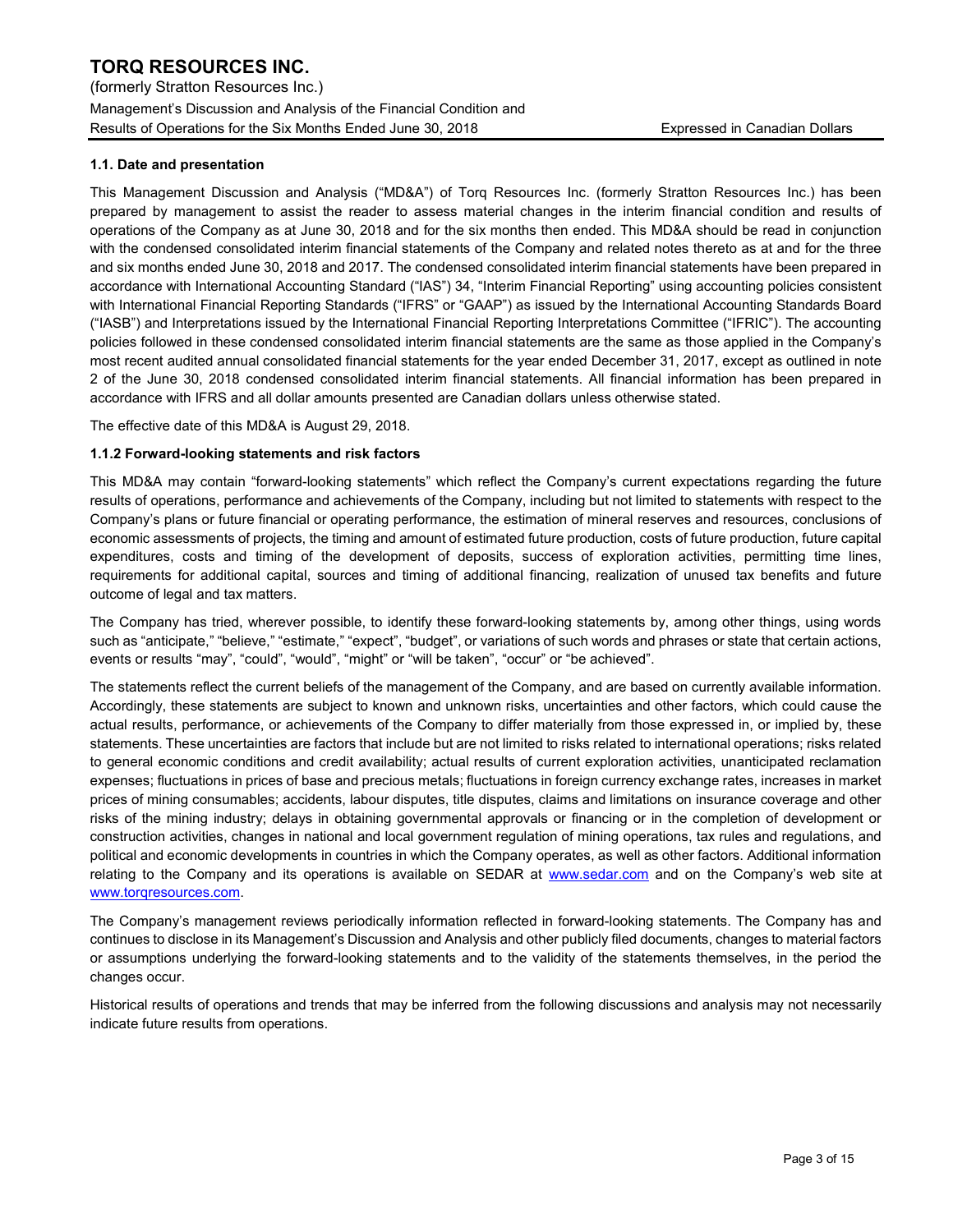(formerly Stratton Resources Inc.)

Management's Discussion and Analysis of the Financial Condition and Results of Operations for the Six Months Ended June 30, 2018 **Expressed in Canadian Dollars** Expressed in Canadian Dollars

#### 1.2 Over-all performance

### 1.2.1 Description of business

Torq is a junior exploration company focused on the acquisition, exploration and development of mineral resource properties. On March 15, 2017, the Company changed its name from Stratton Resources Inc. to Torq Resources Inc. The Company is incorporated under the Business Corporations Act (British Columbia) and is a reporting issuer in British Columbia, Alberta and Ontario. The Company is listed on the TSX Venture Exchange (the "Exchange") as a Tier 2 mining issuer, and its shares trade under the symbol TORQ.V. On September 18, 2017, the Company commenced trading on the OTCQX under the US symbol TRBMF.

As at the date of this MD&A, the organizational structure of Torq is as follows:

| <b>Subsidiary</b>                | <b>Place of</b> | <b>Beneficial Interest</b> |
|----------------------------------|-----------------|----------------------------|
|                                  | incorporation   |                            |
| Stratton Resources (Canada) Ltd. | BC, Canada      | 100%                       |
| Torg USA Inc.                    | Nevada, USA     | 100%                       |
| Rush Valley Exploration Inc.     | Nevada, USA     | 100%                       |
| Gecon OOD                        | <b>Bulgaria</b> | 100%                       |

#### 1.2.2 Newfoundland projects

#### Wildwood Option

On October 28, 2016, the Company entered into an option agreement with Wildwood Exploration Inc. to acquire the rights to four separate groups of mineral claims, totalling approximately 4,777 mineral claims and covering approximately 119,000 hectares in Newfoundland, Canada (the "Wildwood Option"). The groups of claims under the Wildwood Option are referred to as Gander, Frenchman, Millertown and Quinn. Under the terms of the Wildwood Option, the Company may acquire a 100% interest, subject to a NSR royalty, in the mineral claims through a combination of work expenditures and cash and share payments as listed in the table below:

|                               |               |                | Tora                 |                          |
|-------------------------------|---------------|----------------|----------------------|--------------------------|
| Due dates                     | <b>Status</b> | Cash Payments  | <b>Common Shares</b> | <b>Work Expenditures</b> |
| October 28, 2016              | Complete      | \$<br>75.000   | 100.000              | \$                       |
| On or before October 28, 2017 | Complete      | 150.000        | 200.000              | 250,000                  |
| On or before October 28, 2018 |               | 200,000        | 250,000              | 500,000                  |
| On or before October 28, 2019 |               | 250,000        | 400.000              | 500,000                  |
| On or before October 28, 2020 |               | 175.000        | 500,000              | 1,000,000                |
| On or before October 28, 2021 |               |                | 1,750,000            |                          |
| Total                         |               | 850.000<br>\$. | 3,200,000            | \$2,250,000              |

The NSR is 2.0% with 50% (being 1.0%) buyable for \$3,000,000 at any time.

## **Cracker Option**

On June 26, 2017, the Company entered into an option agreement with a private individual to acquire the rights to certain mineral claims in northeastern Newfoundland, Canada (the "Cracker Option"), that are within the Company's Gander block of mineral claims. The claims complete the southern portion of the Company's Gander block and are adjacent to three high-grade geochemical anomalies identified in the 2016 till survey.

Under the terms of the Cracker Option, the Company may acquire a 75% or 100% interest in the mineral claims through a combination of work expenditures and cash or share payments as outlined in the table below: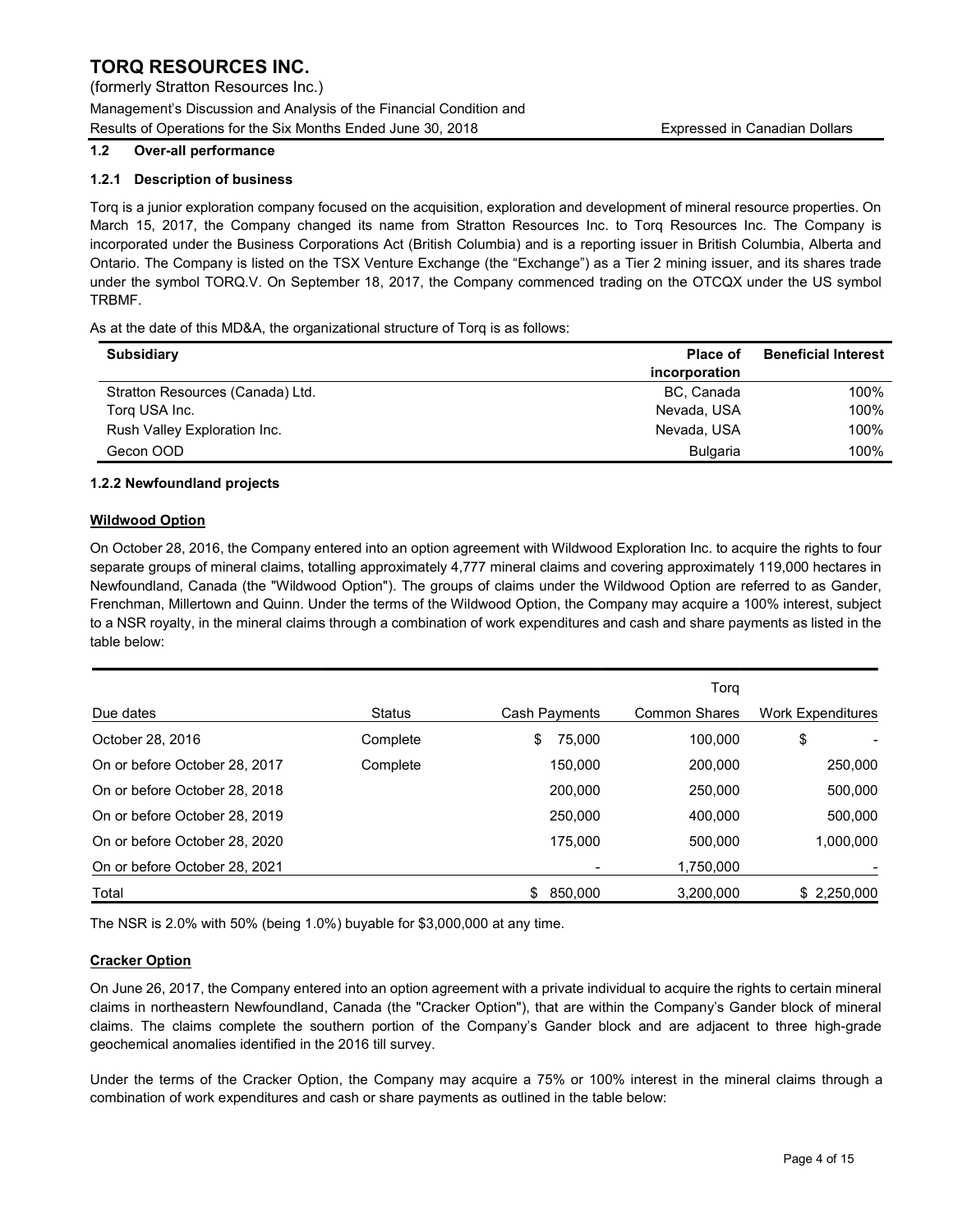(formerly Stratton Resources Inc.)

Management's Discussion and Analysis of the Financial Condition and Results of Operations for the Six Months Ended June 30, 2018 **Expressed in Canadian Dollars** Expressed in Canadian Dollars

### 1.2.2 Newfoundland projects (continued)

|                                                        |               |    |               | Cash or Share            | Work                |
|--------------------------------------------------------|---------------|----|---------------|--------------------------|---------------------|
| Due dates                                              | <b>Status</b> |    | Cash Payments | payments                 | <b>Expenditures</b> |
| On June 26, 2017                                       | Complete      | \$ | 25,000        | \$<br>-                  | \$                  |
| On or before June 26, 2018                             | Complete      |    | 50,000        | $\overline{\phantom{a}}$ | 100.000             |
| On or before June 26, 2019                             |               |    |               | $\blacksquare$           | 250,000             |
| On or before June 26, 2020                             |               |    |               | 175,000                  | 650,000             |
| Cumulative totals to earn a 75% interest in the claims |               |    | 75.000        | 175.000                  | 1,000,000           |
| On or before June 26, 2021                             |               |    |               | 250,000                  | 1,000,000           |
| Cumulative totals to earn a 100% interest in the       |               |    |               |                          |                     |
| claims                                                 |               | S. | 75,000        | 425.000<br>S             | \$2,000,000         |

## 2018 Newfoundland exploration program - Gander Gold Project

Commencing in October 2017, Torq initiated a follow-up exploration program designed to investigate the 5 strongest gold-in-till anomalies that were identified during the 2017 summer season. The follow-up screening program was designed to trace gold mineralization back to its source rock underneath the till sequence through a combination of in-fill till and biogeochemical sampling methods. A total 2,400 till samples and 4,800 biogeochemical samples were collected across the target areas which encompass the anomalies from the summer program in addition to the 'Cracker' and 'Lucky Moose' surface showings.

The results from this program are currently being reviewed and interpreted with the goal of identifying the source areas of mineralization. The Company anticipates conducting trench and/or drilling programs to test these source areas later in 2018.

#### 1.2.3 Utah Exploration Projects

On March 15 and May 8, 2018, the Company acquired the Speedway and West Mercur gold projects, respectively, located in northwestern Utah, USA (See figure 1).



Figure 1 – Location of Speedway and West Mercur projects in relation to surrounding mining projects.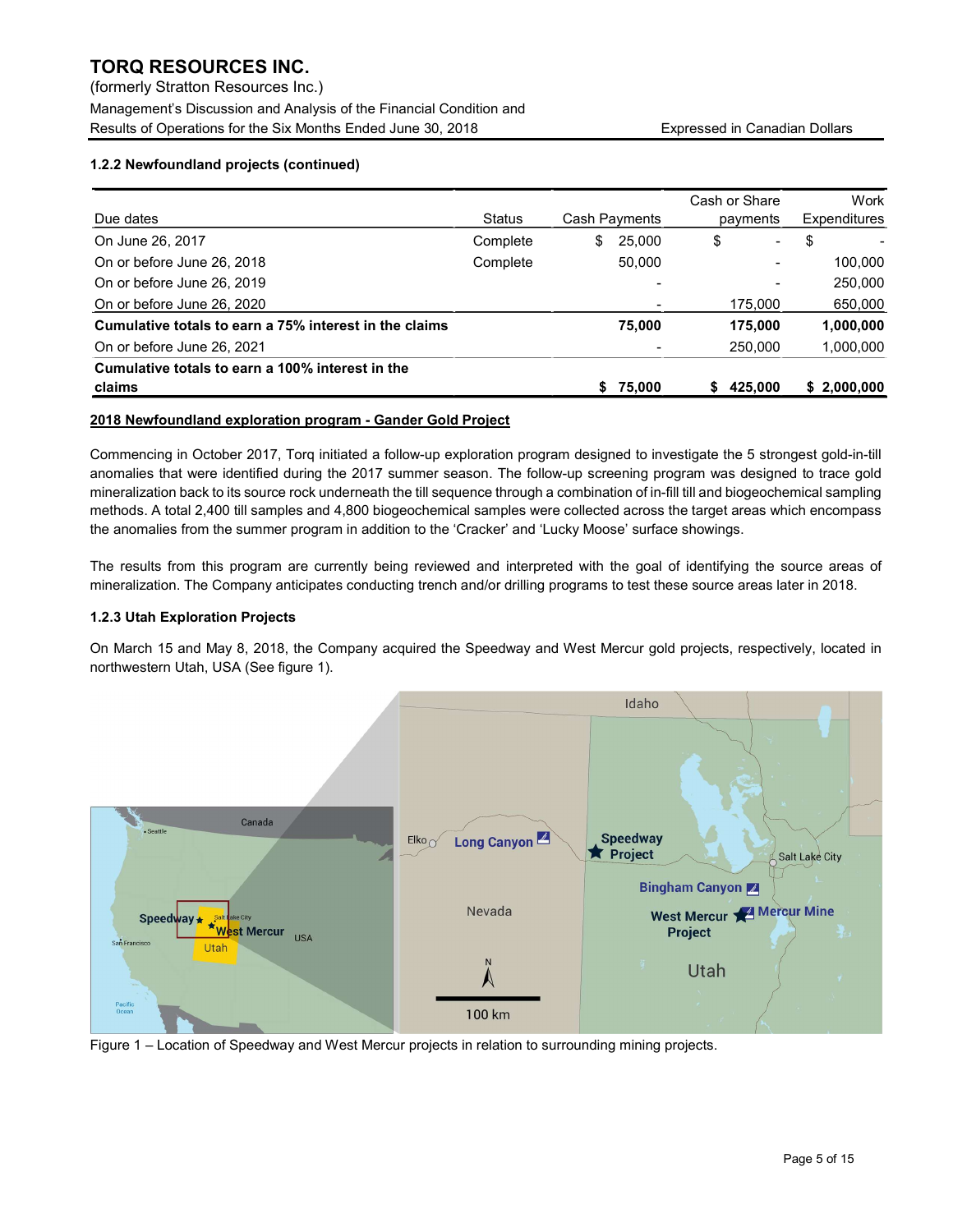(formerly Stratton Resources Inc.)

Management's Discussion and Analysis of the Financial Condition and Results of Operations for the Six Months Ended June 30, 2018 **Expressed in Canadian Dollars** Expressed in Canadian Dollars

### 1.2.3 Utah Exploration Projects (continued)

#### Speedway

Effective March 15, 2018, the Company acquired the Speedway gold project, which is located in northwestern Utah, approximately 7 km from the Nevada border, and about 50 km from Newmont's Long Canyon mine. The Speedway property, which is held through a mineral lease agreement, consists of approximately 1,080 hectares of prospective terrain which hosts a large gold-inbedrock anomaly.

Under the terms of the Speedway Agreement (the "Lease Agreement"), the Company paid US\$25,000 upon signing and will be required to pay steadily escalating annual lease payments as well as the underlying claim fees. There is no required work commitment and the Lease Agreement can be terminated at any time after one year. The Lease Agreement may be bought-out at any time for US\$1,000,000 subject to a buyable 2% royalty to the underlying owner.

#### West Mercur

On May 8, 2018, the Company entered a share exchange agreement with Rush Valley Exploration ("RVX") and its three principal shareholders (the "Mercur Agreement") to acquire a 100% interest in RVX and the West Mercur gold project. The project consists of approximately 4,000 hectares of mineral rights in western Utah and is located about 60 km southwest of Salt Lake City, 5 km west of the historic Mercur gold mine, and 20 km southwest from Bingham Canyon - one of the top producing copper and gold mines in the world.

Under the terms of the Mercur Agreement, to acquire RVX, the Company can pay US\$2.4 million in a combination of cash and common shares to RVX's shareholders, at any time within a two-year period. During this two-year term, Torq is required to maintain the mineral interests in good standing but has full control over the exploration programs of RVX, subject to a minimum funding commitment of US\$500,000. Prior to the date of execution, the Company had advanced a total of \$398,074 of interim funding that has been used to cover a shortfall in RVX's working capital.

The Company has determined that, as of May 8th, 2018, the Company had effective control over RVX and has accounted for the transaction as an asset acquisition as of that date. The assets and liabilities of RVX have been recorded at fair value with a purchase price of \$483,002 which includes the interim funding of \$48,037 and transaction costs totaling \$84,928.

The allocation of the purchase price based on the relative fair value of assets acquired and liabilities assumed is as follows:

| Total purchase price:                                                                                            |    |                    |
|------------------------------------------------------------------------------------------------------------------|----|--------------------|
| Cash advanced to RVX as of May 8 <sup>th</sup> , 2018                                                            | S  | 398.074            |
| Transaction costs associated with the acquisition                                                                |    | 84,928             |
| Total purchase price to allocate                                                                                 | S  | 483,002            |
| Cost of assets acquired and liabilities assumed:<br>Cash and cash equivalents <sup>1</sup><br>Mineral properties | \$ | 353,474<br>481.511 |
| Accounts payable and accrued liabilities                                                                         |    | (351,983)          |
|                                                                                                                  |    | 483.002            |

<sup>1</sup> Includes \$350,001 of cash advanced upon signing of the Mercur Agreement

#### 2018 Utah Exploration Programs

During Q2 of 2018, the Company commenced its initial exploration programs at both Speedway and West Mercur. These initial programs included regional scale geologic mapping and systematic rock sampling to determine the structural and stratigraphic controls on gold mineralization. A detailed soil geochemical survey was also conducted across both project areas with the goal of identifying the centers of gold mineralization which will become the focus of future geophysical and ultimately drill programs. The total cost of these programs is expected to be approximately \$600,000.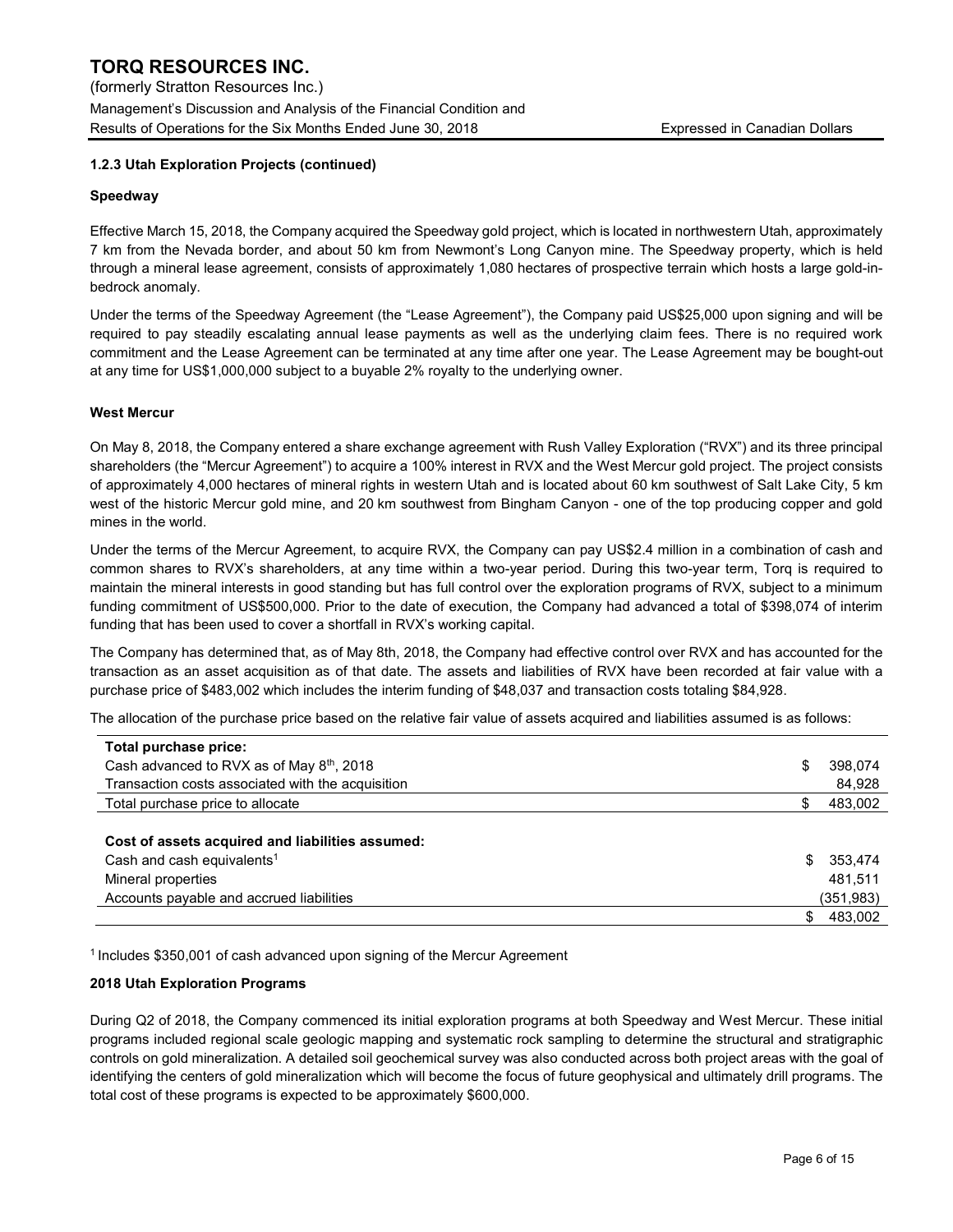(formerly Stratton Resources Inc.)

Management's Discussion and Analysis of the Financial Condition and Results of Operations for the Six Months Ended June 30, 2018 **Expressed in Canadian Dollars** 

## 1.2.4 Project investigation costs

The Company is continually reviewing and evaluating new projects globally on its path to establishing a tier-one mineral portfolio. The table below shows the nature of the project investigation costs incurred during the three and six months ended June 30, 2018 and 2017 and include all costs incurred within Bulgaria and other project investigation activities in the United States, Canada and Mexico.

|                                             |              | Three months ended June 30, | Six months ended June 30, |              |  |  |
|---------------------------------------------|--------------|-----------------------------|---------------------------|--------------|--|--|
|                                             | 2018         | 2017                        | 2018                      | 2017         |  |  |
| Assays                                      | 797<br>\$    | \$<br>995                   | 2,745<br>\$               | 24,300<br>\$ |  |  |
| Equipment, vehicles rent and field supplies | 4,310        | 14,727                      | 4,456                     | 17,203       |  |  |
| Geological consulting, salaries and wages   | 78,565       | 131,747                     | 172,691                   | 196,443      |  |  |
| Project support costs                       | 9.248        | 8.465                       | 14.600                    | 8.465        |  |  |
| Share-based compensation                    | 65.400       |                             | 179,333                   |              |  |  |
| Travel, meals, accommodation                | 11,687       | 12.790                      | 33,363                    | 34,256       |  |  |
|                                             | 170,008<br>S | 168.724                     | 407,188                   | 280,667      |  |  |

#### 1.3 Selected annual information

The following represents selected information of the Company for the three most recently completed financial years:

|                                       | 2017              | 2016              | 2015             |
|---------------------------------------|-------------------|-------------------|------------------|
|                                       | (Restated)        | (Restated)        |                  |
| Loss for the year                     | \$<br>(4,439,520) | (1,049,551)<br>\$ | \$<br>(460, 357) |
| Total comprehensive loss for the year | (4, 442, 809)     | (1,050,575)       | (460, 357)       |
| Basic and diluted loss per share      | (0.06)            | (0.02)            | (0.01)           |
| Working capital                       | 15,654,448        | 5,553,663         | (414, 442)       |
| Total assets                          | 16,390,511        | 6,403,516         | 223,518          |
| Total long term liabilities           | 151.049           | 218,472           |                  |
| Shareholder's equity                  | (16,037,743)      | (5,551,371)       | (414, 442)       |
| Cash dividends per share              |                   |                   |                  |

The Company generated no revenues from operations during the fiscal periods ended December 31, 2017, 2016 and 2015, other than interest income of \$146,577, \$10,872 and \$1,714 respectively.

Due to a voluntary change in accounting policy (see section 1.12) the Company has restated certain 2017 and 2016 amounts. The change in policy did not have any impact on the 2015 figures.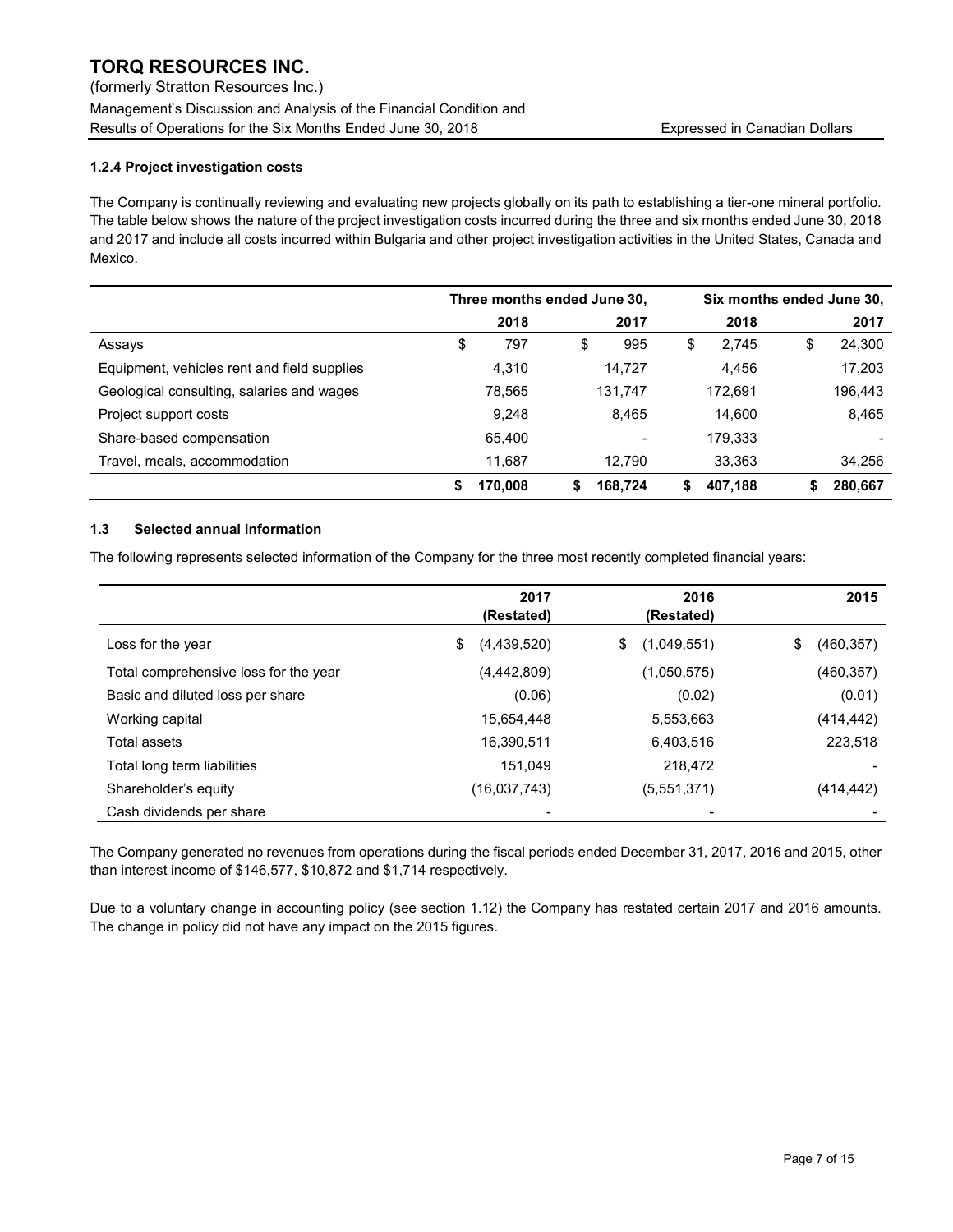(formerly Stratton Resources Inc.)

Management's Discussion and Analysis of the Financial Condition and Results of Operations for the Six Months Ended June 30, 2018 **Expressed in Canadian Dollars** Expressed in Canadian Dollars

#### 1.4 Results of operations

#### Three months ended June 30, 2018 and 2017 (Q2 2018 vs Restated Q2 2017)

Loss for the three months ended June 30, 2018 was \$1,123,261 or \$0.01 loss per share compared to a loss of \$661,746 or \$0.01 loss per share for the three months ended June 30, 2017.

Significant variances are discussed as follows:

- For the three months ended June 30, 2018, the Company incurred \$455,369 in exploration and evaluation costs compared to \$268,575 for the same quarter in the prior year. The current year period included the cost of the Company's exploration programs at both its Newfoundland and Utah projects where in 2017, the Company was only actively working in Newfoundland. Additionally, the current period includes share-based compensation of \$67,034 compared to nil in the comparative period 2017 and recoveries of \$70,131 from government grants compared with \$129,705.
- For the three months ended June 30, 2018, the Company recorded \$356,416 in fees, salaries and other employee benefits which included share-based compensation expense of \$208,488 attributable to the 6,500,000 share purchase options that were granted in Q3 2017. Fees, salaries and other employee benefits recorded for Q1 2017 were only \$119,999 as there was no share-based compensation for the period.
- Investor relations and marketing costs increased in Q2 2018 to \$101,853 from \$20,545 in Q2 2017. The increase relates to management's attendance at additional conferences and investor relations engagements to help communicate the Company's story as it continues to increase its exploration activities as well as its mineral property investigation and acquisition activities.
- Total project investigation costs for the three months ended June 30, 2018 were \$170,008 compared to \$168,724 in the comparative period. The current period costs are inclusive of \$65,400 in share-based compensation expense compared to \$nil in the prior period.

#### Six months ended June 30, 2018 and 2017 (YTD 2018 vs Restated YTD 2017)

Loss for the six months ended June 30, 2018 was \$1,986,175 or \$0.03 loss per share compared to a loss of \$1,028,776 or \$0.01 loss per share for the six months ended June 30, 2017.

The significant variances for the comparable six month periods are consistent with those discussed for the three month periods above.

#### **Summary of Project Costs**

During the six months ended June 30, 2018, the Company spent \$80,651 on mineral property acquisition costs and \$521,748 on exploration and evaluation costs on its projects as outlined below:

|                                 | <b>Newfoundland</b> | Utah                           | Total         |
|---------------------------------|---------------------|--------------------------------|---------------|
| <b>Acquisition costs</b>        |                     |                                |               |
| Balance as at December 31, 2017 | 534,344<br>S.       | \$<br>$\overline{\phantom{a}}$ | 534,344<br>S. |
| Direct acquisition costs        | 50,000              | 549.511                        | 599,511       |
| Other acquisition costs         | -                   | 12,650                         | 12,650        |
| Currency translation adjustment | -                   | 2.897                          | 2,897         |
| Balance as at June 30, 2018     | 584,344<br>S        | \$565,058                      | \$1,149,402   |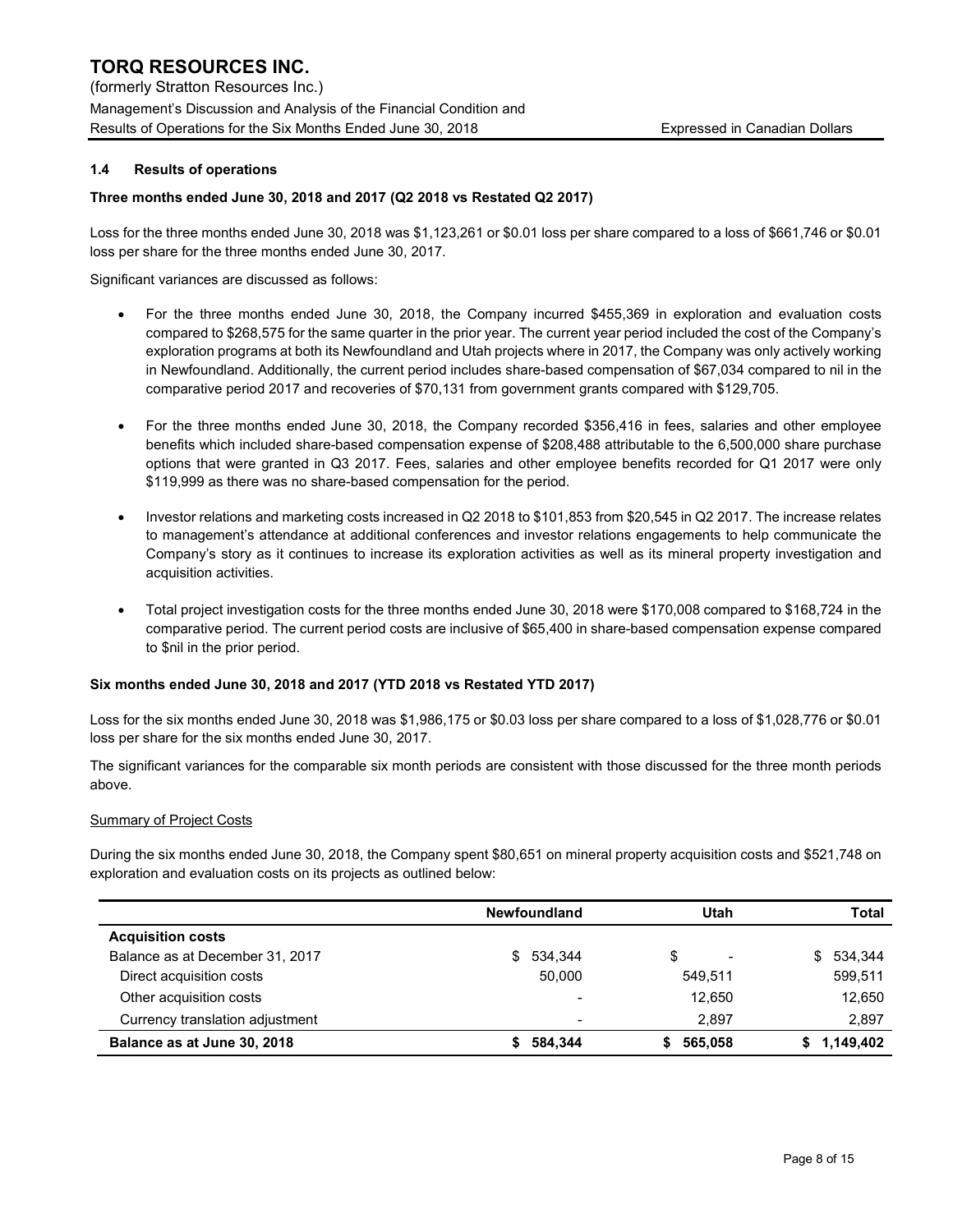(formerly Stratton Resources Inc.)

Management's Discussion and Analysis of the Financial Condition and Results of Operations for the Six Months Ended June 30, 2018 **Expressed in Canadian Dollars** Expressed in Canadian Dollars

## 1.4 Results of operations (continued)

|                                              | <b>Newfoundland</b> | <b>Utah</b>   | Total         |
|----------------------------------------------|---------------------|---------------|---------------|
| <b>Exploration and evaluation costs</b>      |                     |               |               |
| Aircraft and travel                          | \$<br>4,812         | \$<br>47,760  | \$<br>52,572  |
| Assays                                       | 117,348             | 2,688         | 120,036       |
| Environmental and permitting                 | -                   | 54,895        | 54,895        |
| Equipment rental and maintenance             |                     | 3.926         | 3,926         |
| Project support cost                         | 1,288               | 7,539         | 8,827         |
| Wages and consultants                        | 52,576              | 208.201       | 260,777       |
| Share-based compensation                     | 127,507             | 24.964        | 152,471       |
| Recoveries                                   | (70,131)            |               | (70, 131)     |
| Total for the six months ended June 30, 2018 | 233.400             | 349,973<br>S. | 583,373<br>S. |

#### 1.5 Summary of quarterly results

The Company is a mineral exploration company and currently has no producing properties or operating income. However, the Company records interest earned on cash balances held at financial institutions, which depends upon cash balances available to fund its acquisition and exploration activities and administrative expenses. A summary of quarterly results is shown below:

| Quarter ended                   | Interest and | Loss               | Total     | Loss per share |
|---------------------------------|--------------|--------------------|-----------|----------------|
|                                 | other income | Comprehensive loss |           |                |
|                                 | \$           | \$                 | \$        | \$             |
| June 30, 2018                   | 70,306       | 1,123,261          | 1,120,506 | 0.01           |
| March 31, 2018                  | 59,986       | 862,914            | 862,178   | 0.01           |
| December 31, 2017 <sup>1</sup>  | 56,922       | 1,606,957          | 1,604,358 | 0.02           |
| September 30, 2017 <sup>1</sup> | 46.020       | 1,803,787          | 1,803,787 | 0.02           |
| June 30, 2017 <sup>1</sup>      | 27.823       | 661,746            | 665.483   | 0.01           |
| March 31, 2017 <sup>1</sup>     | 15.812       | 367.030            | 369.191   | 0.01           |
| December 31, 2016 <sup>1</sup>  | 9,998        | 953.854            | 954.878   | 0.02           |
| September 30, 2016              | 321          | 35,098             | 35,098    | 0.00           |

1 Certain figures have been restated for the change in accounting policy (see section 1.12)

Up until September 30, 2016, the loss and comprehensive loss for each quarter was relatively low due to management's efforts to minimize administration expenses. Starting in Q4 2016, the Company's loss increased substantially over prior quarters, in part due to the inclusion of the Gecon start-up costs, but after decreasing in Q1 2017, the upward trend in the Company's loss continued throughout 2017 as a result of the increased project investigation activities and support costs. Additionally, on August 30, 2017, the Company issued an initial option grant to employees and consultants resulting in share-based compensation being recorded in Q3 and Q4 of 2017 and Q1 and Q2 2018 which significantly increased the loss for those periods over previous periods. The loss for Q1 and Q2 2018 has dropped off in comparison to the last two quarters in 2017 due to the timing of the exploration programs at the Newfoundland projects which happened in Q3 and Q4 2017.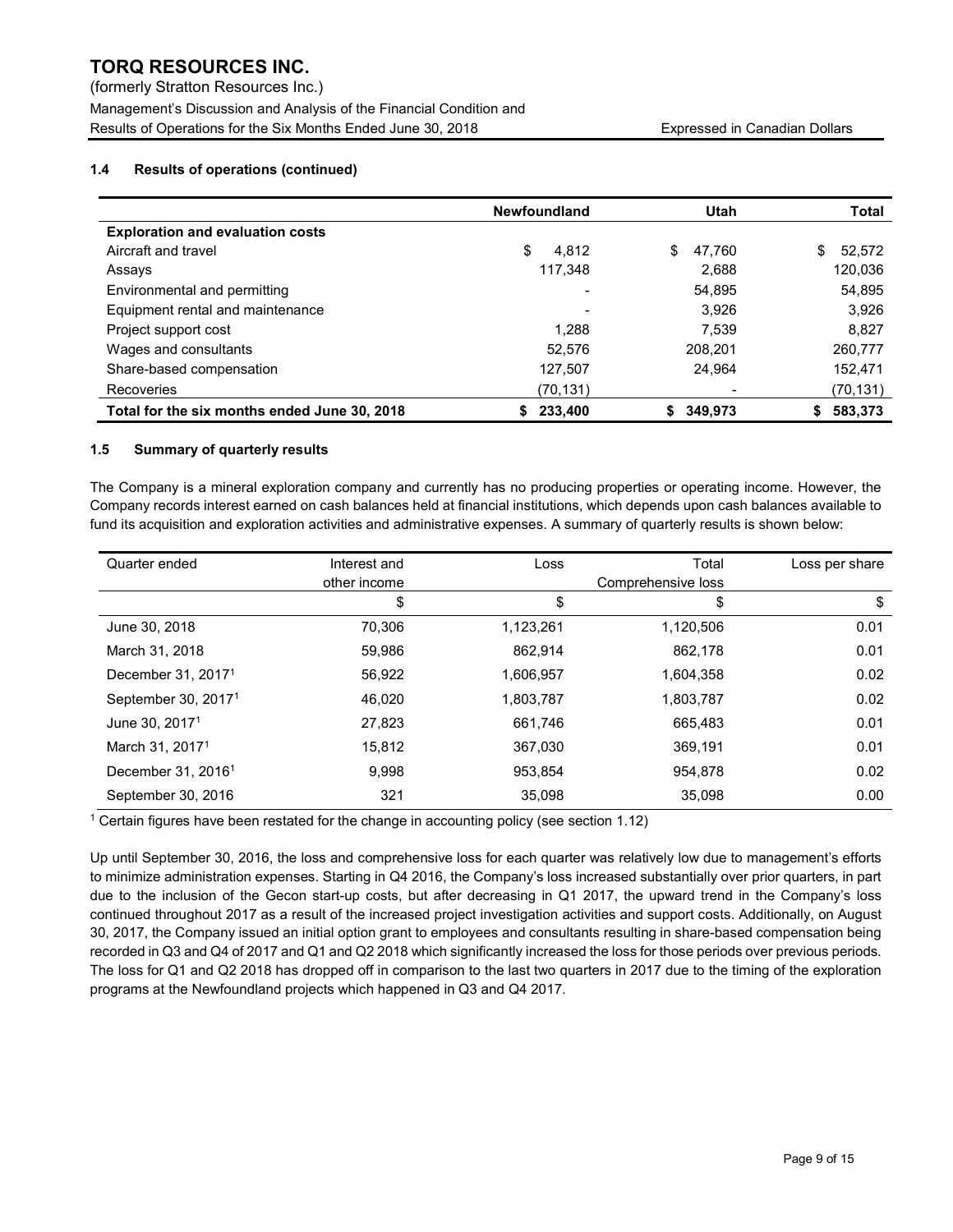(formerly Stratton Resources Inc.)

Management's Discussion and Analysis of the Financial Condition and Results of Operations for the Six Months Ended June 30, 2018 **Expressed in Canadian Dollars** 

## 1.6 Liquidity and capital resources

As at June 30, 2018, the Company had cash of \$13,729,476 and working capital of \$13,913,538 compared to cash of \$15,444,707 and working capital of \$15,654,448 as at December 31, 2017. The cash balance of \$13,729,476 as at June 30, 2018 is sufficient to meet the cash requirements for the Company's operating expenses and maintaining its mineral interests for the foreseeable future as well as continue with its project investigation activities. The Company does not foresee the requirement to raise additional capital in the next twelve months but may do so if the Company's operations materially change.

#### Common share issuances

On February 27, 2017, the Company closed a private placement for gross proceeds of \$13,195,000 (the "February 2017 Placement") pursuant to which the Company issued an aggregate of 20,300,000 common shares at a price of \$0.65 per common share. Share issue costs related to the February 2017 Private Placement, which included commissions and professional and regulatory fees, totalled \$447,036.

| Intended Use of Proceeds of<br><b>February 2017 Private Placement</b>                                                                      |              | <b>Actual Use of Proceeds to</b><br>June 30, 2018                                                                                                                                                                              |              | (Over)/under<br>expenditure |  |  |
|--------------------------------------------------------------------------------------------------------------------------------------------|--------------|--------------------------------------------------------------------------------------------------------------------------------------------------------------------------------------------------------------------------------|--------------|-----------------------------|--|--|
| <b>Offering Expenses</b>                                                                                                                   | \$447.036    | <b>Offering Expenses</b>                                                                                                                                                                                                       | \$447,036    |                             |  |  |
| Project<br>Acquisition<br>and<br>exploration                                                                                               |              | Acquisition of Newfoundland<br>project and exploration                                                                                                                                                                         |              |                             |  |  |
|                                                                                                                                            | \$10,747,964 | Other project investigation<br>costs                                                                                                                                                                                           |              | \$10,747,964                |  |  |
| Administration and general<br>working capital                                                                                              | \$2,000,000  | Administration and general<br>working capital                                                                                                                                                                                  | 30.940<br>\$ | \$<br>1,969,060             |  |  |
| Total                                                                                                                                      | \$13.195.000 | Total                                                                                                                                                                                                                          | \$477.976    | \$12,717,024                |  |  |
| Explanation of variances and the impact of variances on<br>the ability of the Company to achieve its business<br>objectives and milestones |              | Up until June 30, 2018, the Company's expenditures were primarily from<br>existing treasury including the proceeds from the August 2016 Placement,<br>other than \$30,940 to cover administration and working capital changes. |              |                             |  |  |

On August 30, 2016, the Company closed a private placement for gross proceeds of \$7,000,000 (the "August 2016 Placement") pursuant to which the Company issued an aggregate of 20,000,000 common shares at a price of \$0.35 per common share. Share issue costs related to the Private Placement, which included professional and regulatory fees, totalled \$43,612.

| Intended Use of Proceeds of<br><b>August 2016 Private Placement</b>                                                                        |             | Actual Use of Proceeds from September 1, 2016<br>to June 30, 2018                                                                                                                                                                                           | (Over)/under<br>expenditure |             |  |  |
|--------------------------------------------------------------------------------------------------------------------------------------------|-------------|-------------------------------------------------------------------------------------------------------------------------------------------------------------------------------------------------------------------------------------------------------------|-----------------------------|-------------|--|--|
| <b>Offering Expenses</b>                                                                                                                   | \$43,612    | <b>Offering Expenses</b>                                                                                                                                                                                                                                    | \$43,612                    |             |  |  |
| Project<br>Acquisition<br>and<br>exploration                                                                                               |             | Acquisition of Newfoundland<br>project and exploration                                                                                                                                                                                                      | \$2,053,849                 |             |  |  |
|                                                                                                                                            | \$4,956,388 | Other project acquisition,<br>exploration and investigation<br>costs (including Gecon,<br>Speedway and West Mercur)                                                                                                                                         | \$1,890,087                 | \$1,012,452 |  |  |
| Administration and general<br>working capital                                                                                              | \$2,000,000 | Administration and general<br>working capital                                                                                                                                                                                                               | \$2,000,000                 | \$          |  |  |
| Total                                                                                                                                      | \$7,000,000 | Total<br>\$5,987,548                                                                                                                                                                                                                                        |                             | \$1,012,452 |  |  |
| Explanation of variances and the impact of variances on<br>the ability of the Company to achieve its business<br>objectives and milestones |             | The Company has only expended a portion of the funds raised through the<br>placement. During Q2 2018 other project costs include mineral property<br>acquisition, exploration and investigation costs related to Newfoundland,<br>Speedway and West Mercur. |                             |             |  |  |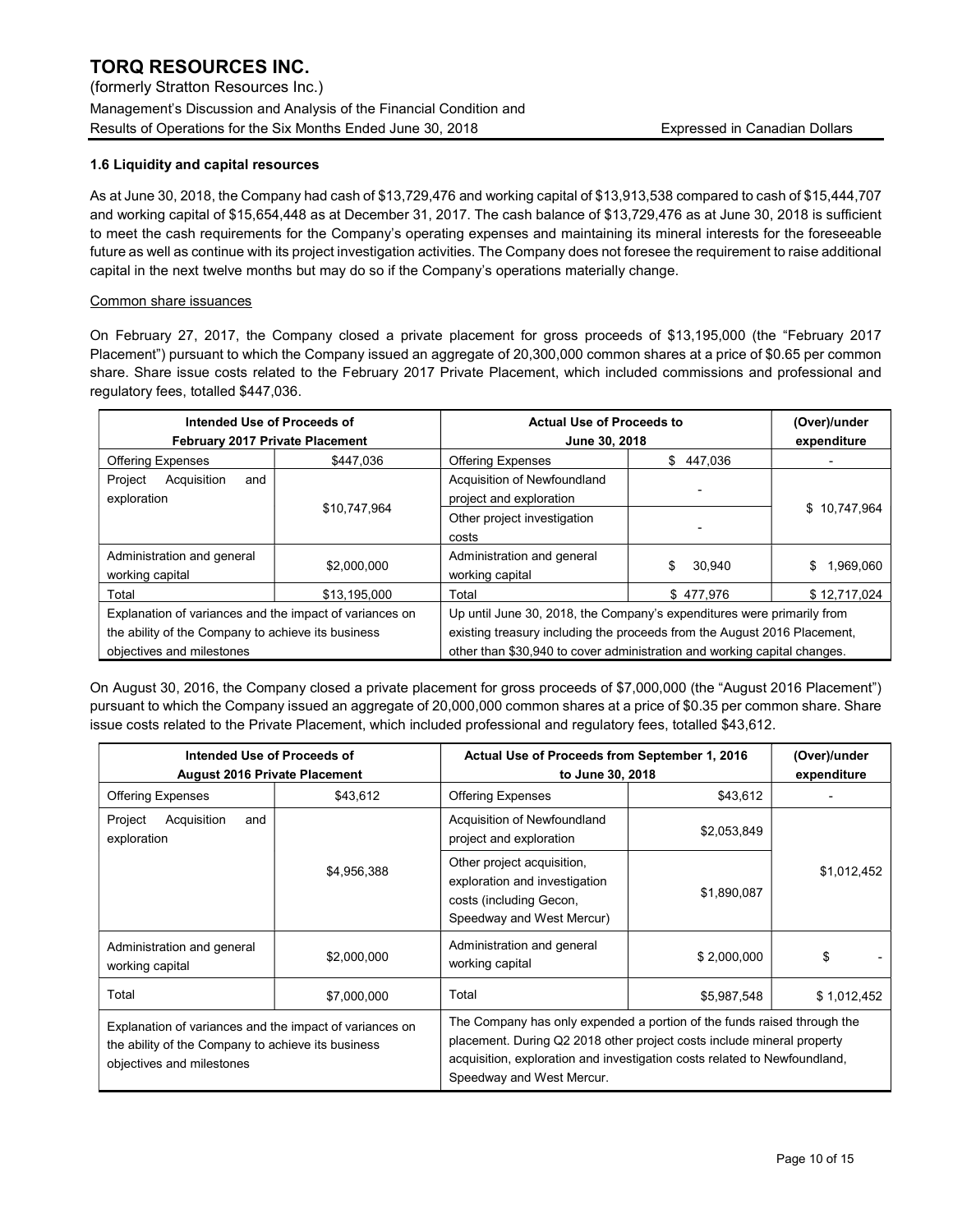(formerly Stratton Resources Inc.)

Management's Discussion and Analysis of the Financial Condition and Results of Operations for the Six Months Ended June 30, 2018 **Expressed in Canadian Dollars** 

#### 1.7 Off-balance sheet arrangements

The Company has not engaged in any off-balance-sheet arrangements such as obligations under guarantee contracts, a retained or contingent interest in assets transferred to an unconsolidated entity, any obligation under derivative instruments or any obligation under a material variable interest in an unconsolidated entity that provides financing, liquidity, market risk or credit risk support to the Company or engages in leasing, hedging or research and development services with the Company.

### 1.8 Related party transactions

All transactions with related parties have occurred in the normal course of operations. All amounts payable and receivable are unsecured, non-interest bearing and have no specific terms of settlement, unless otherwise noted.

|                                                           | Three months ended June 30, |         |    | Six months ended June 30, |               |    |         |
|-----------------------------------------------------------|-----------------------------|---------|----|---------------------------|---------------|----|---------|
|                                                           |                             | 2018    |    | 2017                      | 2018          |    | 2017    |
| Universal Mineral Services Ltd. <sup>1</sup>              |                             |         |    |                           |               |    |         |
| Included in the statement of loss and comprehensive       |                             |         |    |                           |               |    |         |
| loss:                                                     |                             |         |    |                           |               |    |         |
| Bank charges                                              | \$                          | 770     | \$ | 535                       | \$<br>1,066   | \$ | 1,106   |
| Fees, salaries and other employee benefits                |                             | 87,107  |    | 44,531                    | 141,830       |    | 83,441  |
| Office, rent and administration                           |                             | 49,877  |    | 34,966                    | 70,671        |    | 69,879  |
| Project investigation costs                               |                             | 14.280  |    | 21,045                    | 20,315        |    | 52,720  |
| Regulatory, transfer agent and shareholder<br>information |                             | 119     |    | 383                       | 119           |    | 995     |
| Investor relations and marketing                          |                             | 8,182   |    | 537                       | 8,403         |    | 537     |
| Exploration and evaluation costs                          |                             |         |    |                           |               |    |         |
| Newfoundland                                              |                             | 17,516  |    | 38.229                    | 42,188        |    | 44,671  |
| Utah                                                      |                             | 92,114  |    |                           | 92,252        |    |         |
| Included on the statement of financial position:          |                             |         |    |                           |               |    |         |
| Mineral property acquisition costs                        |                             |         |    |                           |               |    |         |
| <b>Utah Projects</b>                                      |                             | 915     |    |                           | 5,542         |    |         |
| Other prepaid and deferred amounts                        |                             | 28,528  |    |                           | 28,528        |    |         |
| Total transactions for the periods                        | \$                          | 299,408 | \$ | 140,226                   | \$<br>410,914 | \$ | 253,349 |

1. Universal Mineral Services Ltd., ("UMS") is a private company with two directors and one officer in common that, pursuant to an agreement dated December 30, 2015, provides office space and administrative services to the Company on a cost recovery basis.

The outstanding balance owing at June 30, 2018 was \$124,027 (December 31, 2017 - \$43,194). In addition, the Company had \$150,000 on deposit with UMS as at June 30, 2018 (December 31, 2017 - \$50,000).

#### Key management compensation

In addition to the transactions disclosed above, the Company provided the following compensation to key management members:

|                          | Three months ended June 30, |                 |           | Six months ended June 30, |  |  |
|--------------------------|-----------------------------|-----------------|-----------|---------------------------|--|--|
|                          | 2018                        | 2017            | 2018      | 2017                      |  |  |
| Short-term benefits      | 60.000<br>\$.               | 60.155<br>S.    | \$123.795 | \$113.735                 |  |  |
| Share-based compensation | 157.148                     | $\qquad \qquad$ | 393.723   |                           |  |  |
|                          | \$217,148                   | 60.155          | \$517,518 | \$113,735                 |  |  |

#### 1.9 Subsequent events

None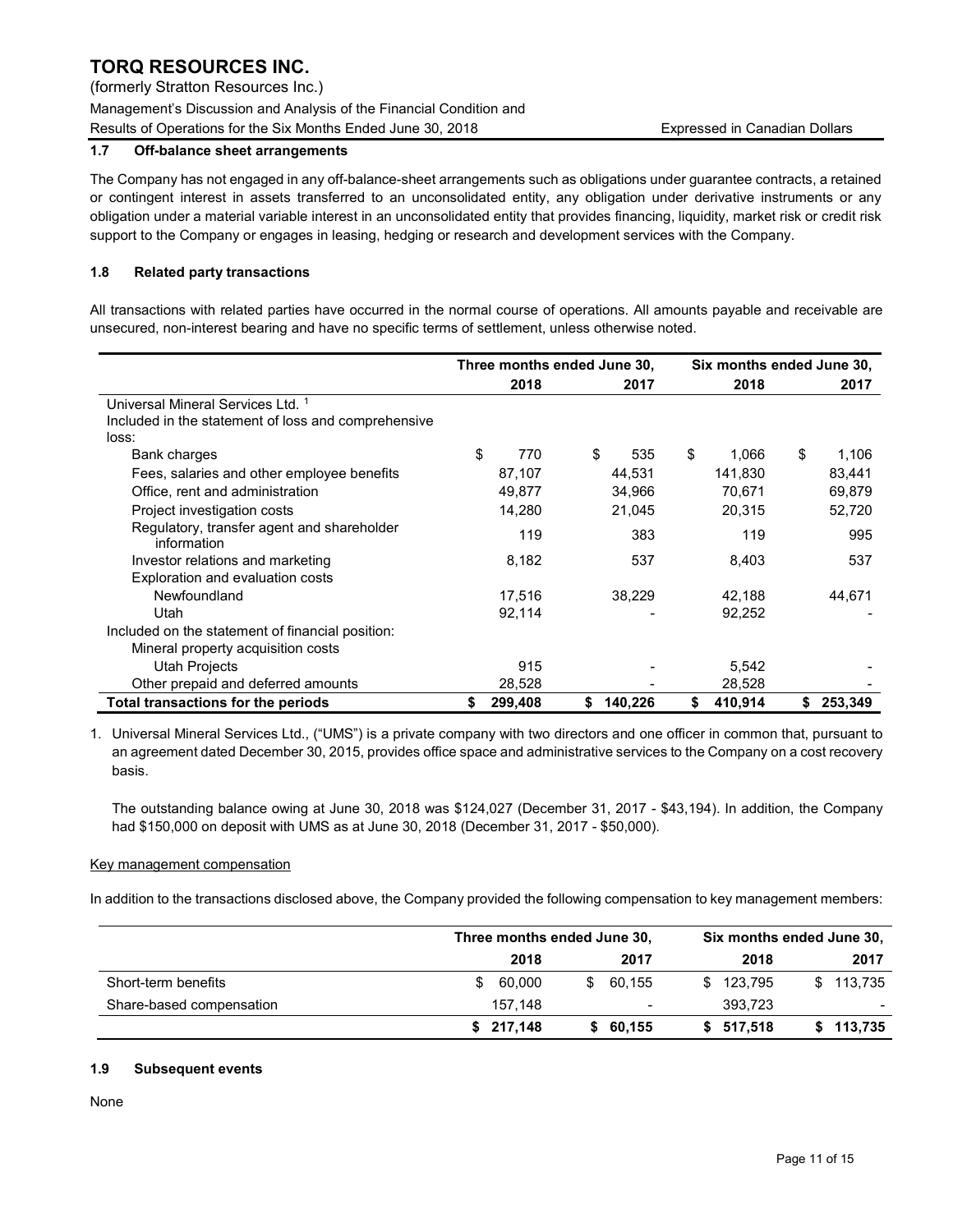(formerly Stratton Resources Inc.)

Management's Discussion and Analysis of the Financial Condition and Results of Operations for the Six Months Ended June 30, 2018 **Expressed in Canadian Dollars** Expressed in Canadian Dollars

#### 1.10 Proposed transactions

None

#### 1.11 Critical accounting estimates

This section is not required as the Company is a Venture Issuer, as the term is defined in National Instrument 51-102 Continuous Disclosure Obligations.

#### 1.12 Changes in accounting policies

#### Revenue Recognition

Effective January 1, 2018 the Company adopted IFRS 15 – Revenue from Contracts with Customers ("IFRS 15") which supersedes IAS 11 – Construction Contracts, IAS 18 – Revenue, IFRIC 13 – Customer Loyalty Programs, IFRIC 15 – Agreements for the Construction of Real Estate, IFRIC 18 – Transfers of Assets from Customers, and SIC 31 – Revenue – Barter Transactions Involving Advertising Services. IFRS 15 establishes a single five-step model framework for determining the nature, amount, timing and uncertainty of revenue and cash flows arising from a contract with a customer. The adoption of this standard did not impact the Company's financial statements, as currently the Company does not earn revenues.

#### Financial instruments

Effective January 1, 2018 the Company adopted IFRS 9 – Financial Instruments ("IFRS 9") which replaces IAS 39 – Financial Instruments: Recognition and Measurement. IFRS 9 provides a revised model for recognition and measurement of financial instruments and a single, forward-looking "expected loss" impairment model. IFRS 9 also includes a substantially reformed approach to hedge accounting. The adoption of this standard did not impact the Company's financial statements as currently the Company does not hold any financial instruments for which the underlying accounting is impacted.

#### Change in accounting policy for exploration and evaluation costs

Effective January 1, 2018 the Company elected to change its accounting policy for exploration and evaluation costs incurred subsequent to the acquisition of a mineral property interest. Previously the Company had capitalized these costs as part of mineral property interests in accordance with IFRS 6 which allows for mining exploration companies to either capitalize or expense such costs.

Management determined that expensing exploration and evaluation costs would provide more relevant information to many of its financial statements users, as it would allow for comparisons to be drawn against its Canadian peers, many of which choose to expense such costs. Management believes that the new policy will assist users' review and analysis of the Company's financial statements as the statement of loss and comprehensive loss more fully reflects the activities and related expenditures for any given period.

The Company will continue to capitalize the costs incurred to acquire the right to explore a mineral property until the right is lost or the value of the mineral property is determined to be impaired.

See note 2 (a) of the Company's June 30, 2018 condensed consolidated interim financial statements for the Company's revised accounting policy on exploration and evaluation costs and mineral property interests.

As a result of this voluntary change in accounting policy, the Company has restated certain prior period amounts within the June 30, 2018 condensed consolidated interim financial statements to be in accordance with this new policy. The impact on prior period amounts is outlined below: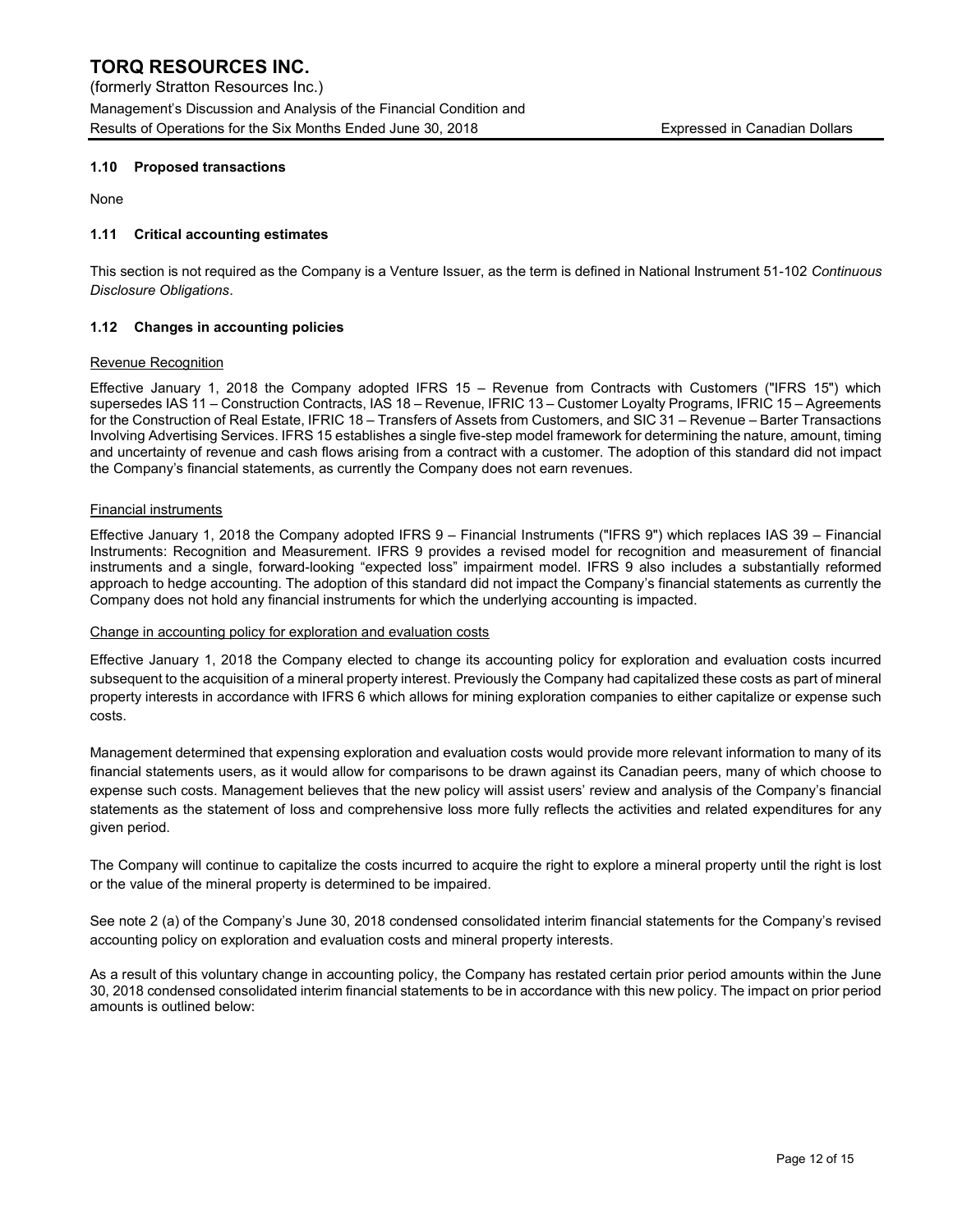(formerly Stratton Resources Inc.)

Management's Discussion and Analysis of the Financial Condition and

Results of Operations for the Six Months Ended June 30, 2018 **Expressed in Canadian Dollars** 

## 1.12 Changes in accounting policies (continued)

Change in accounting policy for exploration and evaluation costs (continued)

## Statements of Financial Position

|                            | As previously |                   |                 |
|----------------------------|---------------|-------------------|-----------------|
| As at January 1, 2017      | reported      | <b>Adjustment</b> | <b>Restated</b> |
| Mineral property interests | 605.232<br>S  | (389,052)<br>\$   | 216.180<br>S    |
| Deficit                    | 35,201,369    | 389.052           | 35,590,421      |
|                            | As previously |                   |                 |
| As at December 31, 2017    | reported      | <b>Adiustment</b> | <b>Restated</b> |
| Mineral property interests | 2,166,106     | (1,631,762)       | 534.344         |
| Deficit                    | 38,398,179    | 1,631,762         | 40,029,941      |

#### Statements of Loss and Comprehensive Loss

| Three months ended June 30, 2017   | As previously<br>reported | <b>Adjustment</b> | <b>Restated</b> |
|------------------------------------|---------------------------|-------------------|-----------------|
| Exploration and evaluation costs   | $\blacksquare$            | 268.575           | 268,575         |
| Loss for the period                | 393.171                   | 268,575           | 661.746         |
| Comprehensive loss                 | 396.908                   | 268.575           | 665.483         |
| Loss per share (basic and diluted) | \$0.01                    | \$0.00            | \$0.01          |

|                                    | As previously |                   |                 |
|------------------------------------|---------------|-------------------|-----------------|
| Six months ended June 30, 2017     | reported      | <b>Adjustment</b> | <b>Restated</b> |
| Exploration and evaluation costs   |               | 342.667           | 342.667         |
| Loss for the period                | 686.109       | 342.667           | 1,028,776       |
| Comprehensive loss                 | 691.997       | 342.667           | 1,034,664       |
| Loss per share (basic and diluted) | \$0.01        | \$0.00            | \$0.01          |

## Statement of Cash Flows

|                                           | As previously |            |            |
|-------------------------------------------|---------------|------------|------------|
| Three months ended June 30, 2017          | reported      | Adjustment | Restated   |
| Loss for the period                       | (393, 171)    | (268, 575) | (661, 746) |
| Changes in non-cash working capital       |               |            |            |
| Prepaid expenses and deposits             | 217.969       | (50,000)   | 167,969    |
| Accounts payable and accrued liabilities  | (119, 624)    | 23.306     | (96, 318)  |
| Cash used in operating activities         | (500,600)     | (295, 269) | (795,869)  |
| Exploration and evaluation costs          | (320, 269)    | 320,269    |            |
| Acquisition of mineral property interests |               | (25,000)   | (25,000)   |
| Cash used in investing activities         | (325,288)     | 295,269    | (30,019)   |
|                                           |               |            |            |

|                                           | As previously |                   |                 |
|-------------------------------------------|---------------|-------------------|-----------------|
| Six months ended June 30, 2017            | reported      | <b>Adjustment</b> | <b>Restated</b> |
| Loss for the period                       | (686, 109)    | (342, 667)        | (1,028,776)     |
| Changes in non-cash working capital       |               |                   |                 |
| Prepaid expenses and deposits             | 163.862       | (50,000)          | 113.862         |
| Accounts payable and accrued liabilities  | (20, 449)     | (179.838)         | (200, 287)      |
| Cash used in operating activities         | (778, 555)    | (572, 505)        | (1,351,060)     |
| Exploration and evaluation costs          | (597, 505)    | 597,505           |                 |
| Acquisition of mineral property interests |               | (25,000)          | (25,000)        |
| Cash used in investing activities         | (586,712)     | 572,505           | (14, 207)       |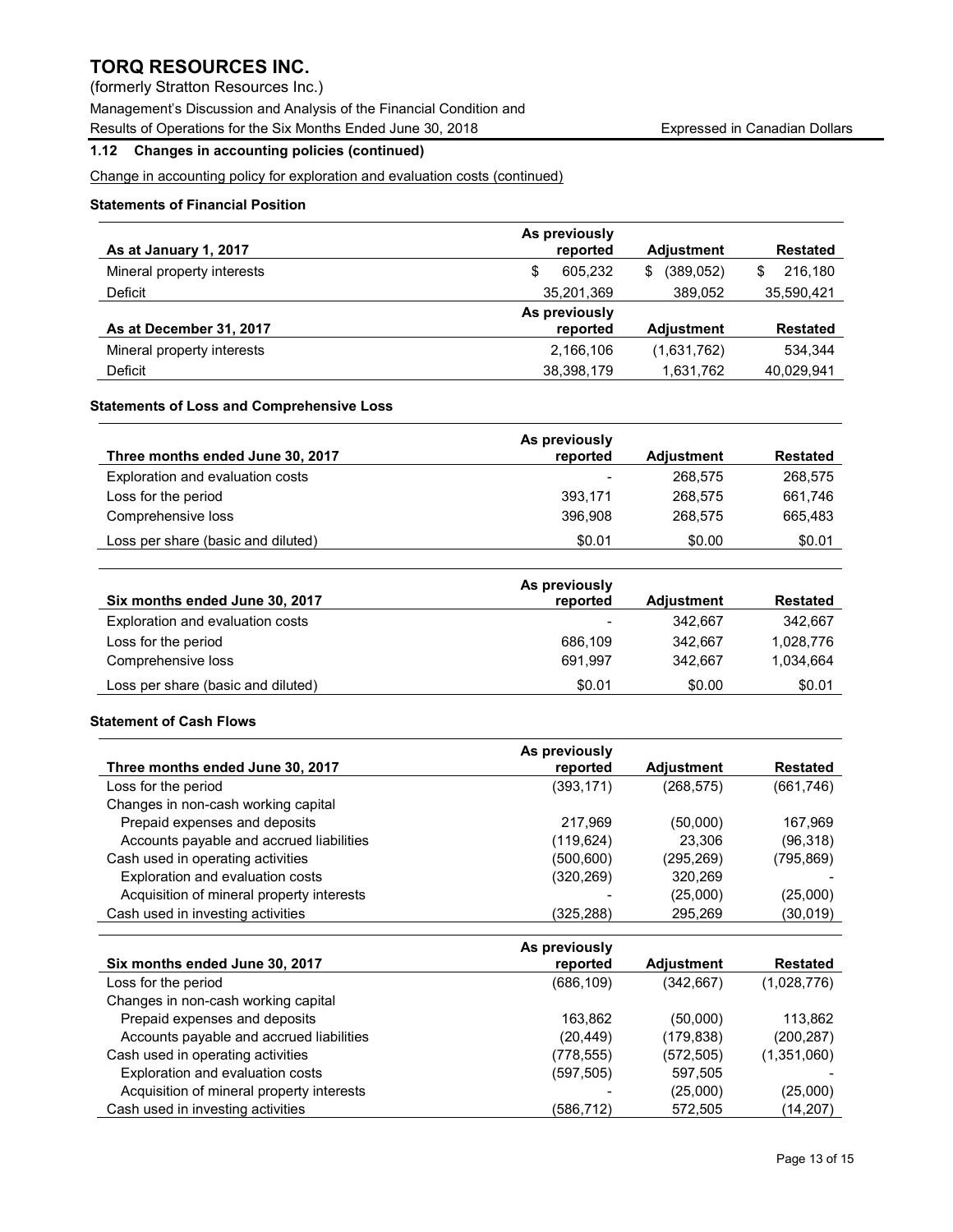#### 1.12 Changes in accounting policies (continued)

#### **Leases**

In January 2016, the IASB published a new accounting standard, IFRS 16 – Leases ("IFRS 16") which supersedes IAS 17 – Leases. IFRS 16 specifies how to recognize, measure, present and disclose leases. The standard provides a single lessee accounting model, requiring the recognition of assets and liabilities for all leases, unless the lease term is 12 months or less or the underlying asset has a low value. The standard is effective for annual periods beginning on or after January 1, 2019, with early adoption permitted if IFRS 15, has also been applied. The Company does not have any material lease agreements and does not expect the adoption of this standard to materially impact its consolidated financial statements.

#### 1.13 Financial instruments and other instruments

As at June 30, 2018 the Company's financial instruments consist of cash, amounts receivable, accounts payable and accrued liabilities and the Gecon financial liability. The fair values of these financial assets and liabilities, with the exception of the Gecon liability, approximate their fair values due to their short-term maturity.

As at June 30, 2018, the financial instruments measured at fair value included the Gecon Financial Liability which is classified under level 3 of the fair value hierarchy. The Gecon Financial Liability was remeasured at June 30, 2018 with the change in fair value for the period then ended recognized in the statement of loss and comprehensive loss.

The Company's financial instruments are exposed to certain financial risks including credit risk, liquidity risk and market risks. Details of the primary risks to which the Company is exposed as at June 30, 2018 are laid out in the notes to the Company's June 30, 2018 condensed consolidated interim financial statements.

#### Gecon Investment Agreement

Effective November 16, 2016, pursuant to an investment agreement, the Company acquired a beneficial interest in 100% of the capital of a Bulgarian shell company, Gecon OOD ("Gecon"), for the purposes of establishing mineral exploration operations in the country. Pursuant to the investment agreement between the Company and Gecon's former shareholder, the Company will pay a minimum of USD 50,000 and a maximum of USD 200,000 at any time within a 3-year period of signing the investment agreement in exchange for its beneficial interest in Gecon.

The Gecon financial liability is remeasured at every balance sheet date with the change in fair value recognized in the statement of loss and comprehensive loss.

#### 1.14 Other requirements

#### 1.14.1 Capital structure

Authorized share capital consists of: Unlimited number of common shares without par value.

#### Issued share capital:

As at August 29, 2018, there are 77,324,164 common shares of the Company issued and outstanding.

As at June 30, 2018, there were 77,324,164 common shares of the Company issued and outstanding.

As at August 29, 2018 there were 6,401,250 share purchase options and nil warrants outstanding.

As at June 30, 2018 there were 6,401,250 share purchase options and nil warrants outstanding.